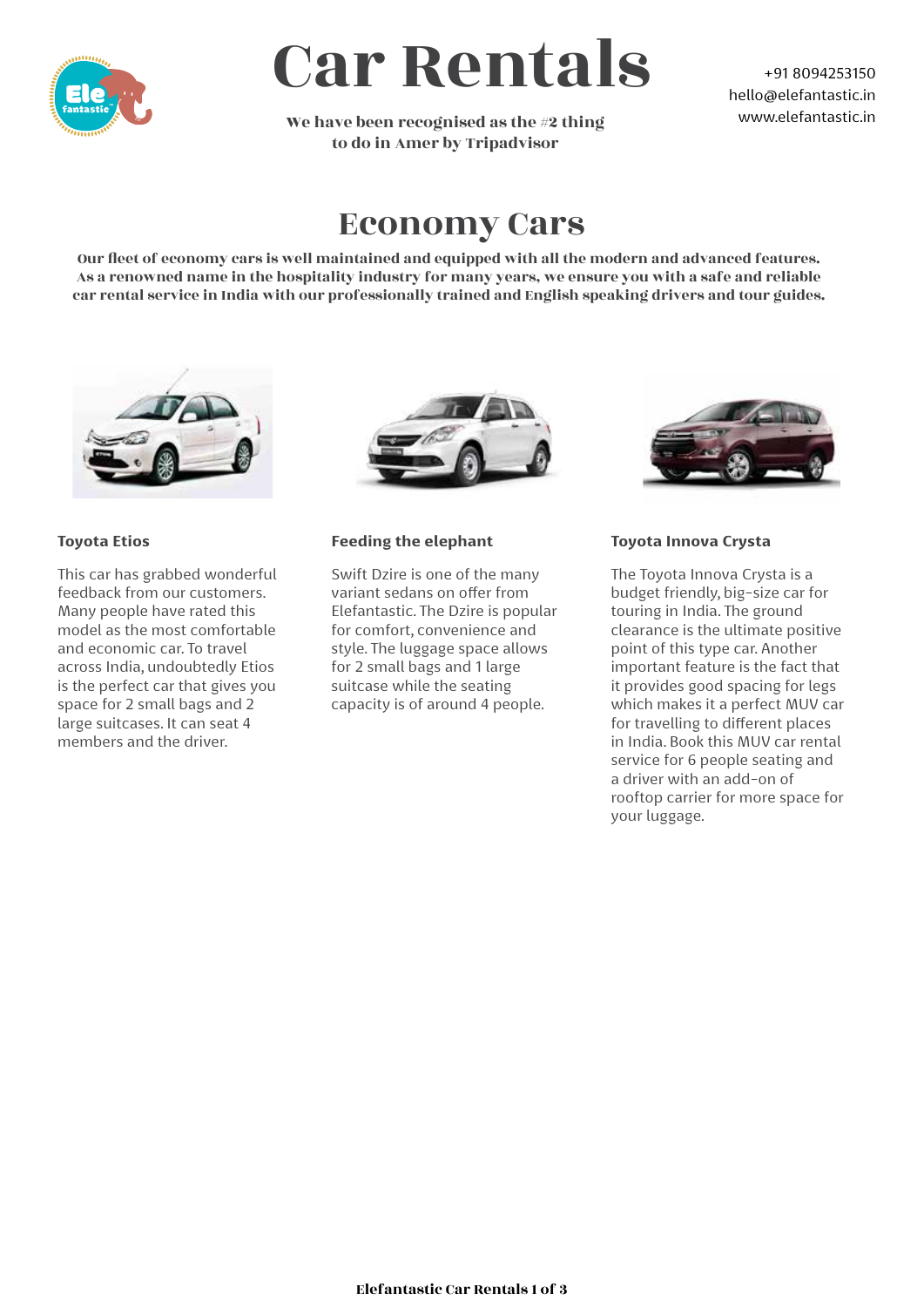

# Car Rentals

We have been recognised as the #2 thing to do in Amer by Tripadvisor

+91 8094253150 hello@elefantastic.in www.elefantastic.in

## Luxury Cars

Traveling in Rajasthan with our fleet of Luxury cars will enhance the travel experience by taking the fun to the level next. Our Rajasthan Tour Services includes all transfers starting from your arrival at airport till you go back to the desired location chauffeured by an experienced driver for a smooth traveling experience.



#### **Toyota Camry**

The Toyota Camry is a popular choice for a luxury Car Rental Service. It has many inbuilt features which make it preferable especially for lengthy travel. This luxury car accommodates 5 people including the driver with a large space for the luggage.



#### **Jaguar**

In the luxury car services segment, the Jaguar has been specially picked up by the Elefantastic team for its premium feel and impeccable quality. This beauty accommodates 5 people including the driver and comfortably fits 2 large suitcases and 2 small bags.



#### **BMW A5 Series**

The BMW 5 Series is the most sophisticated offering renowned for its performance and comfort. To add a royal feel to your travel, choose the BMW 5 Series for your Indian Sightseeing Tour. The car accommodates 5 people including the driver and comfortably fits 2 large suitcases and 2 small bags.



#### **BMW-7 Series**

Elefantastic travel would love to give as many options for the Luxury Car rental service. The BMW 7 Series is top notch in its safety features. We will serve you the best and that too according to your choice and options to travel. This vehicle accommodates 5 people including the driver and comfortably fits 2 large suitcases and 2 small bags.



#### **Mercedes S Class**

The Mercedes S Class performs amazingly well on the Indian roads by providing you with comfort and a royal feel. This vehicle accommodates 5 people including the driver and comfortably fits 2 large suitcases and 2 small bags.



#### **Audi A6**

The Audi A6 is the perfect mix of excellent performance and exceptional luxury. Experience your Indian travel in the most comfortable, safe manner by opting for this luxury car. This vehicle accommodates 5 people including the driver and comfortably fits 2 large suitcases and 2 small bags.